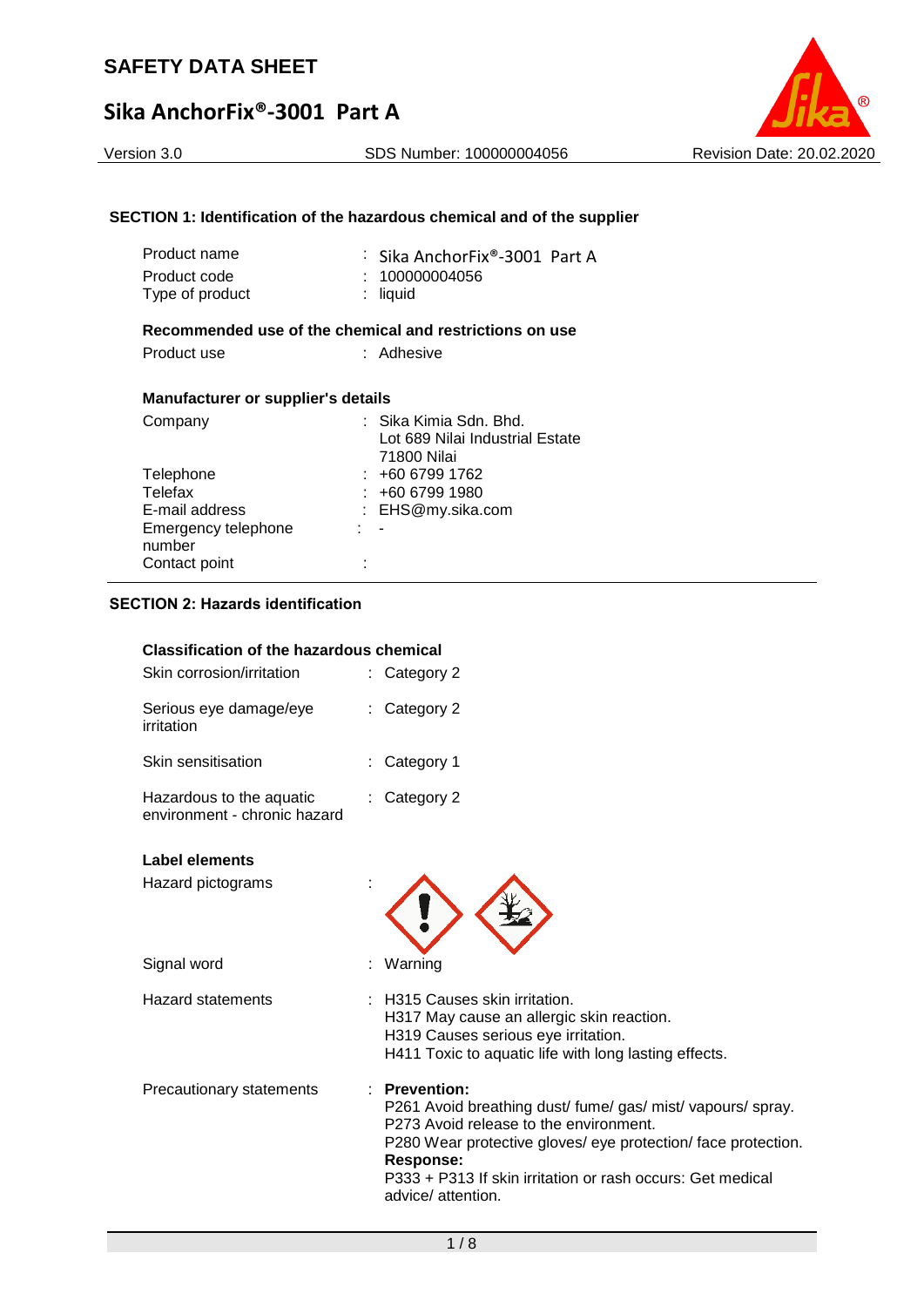# **Sika AnchorFix®-3001 Part A**



P337 + P313 If eye irritation persists: Get medical advice/ attention. P362 Take off contaminated clothing and wash before reuse.

#### **Other hazards which do not result in classification**

None known.

#### **SECTION 3: Composition and information of the ingredients of the hazardous chemical**

Substance / Mixture : Mixture

#### **Hazardous components**

| Chemical name                                                                                               | CAS-No.    | Concentration (%) |
|-------------------------------------------------------------------------------------------------------------|------------|-------------------|
| reaction product: bisphenol-A-(epichlorhydrin);<br>epoxy resin (number average molecular weight ≤  <br>700) | 25068-38-6 | $>= 60 - 5 = 100$ |
| epoxy phenol novolac resin                                                                                  | 28064-14-4 | $>= 25 - 30$      |
| 1,6-bis(2,3-epoxypropoxy)hexane                                                                             | 16096-31-4 | $>= 10 - 25$      |

## **SECTION 4: First aid measures**

| General advice                                                    | : Move out of dangerous area.<br>Consult a physician.                                                                                                                                                                                                       |
|-------------------------------------------------------------------|-------------------------------------------------------------------------------------------------------------------------------------------------------------------------------------------------------------------------------------------------------------|
| If inhaled                                                        | Show this safety data sheet to the doctor in attendance.<br>Move to fresh air.<br>Consult a physician after significant exposure.                                                                                                                           |
| In case of skin contact                                           | Take off contaminated clothing and shoes immediately.<br>Wash off with soap and plenty of water.                                                                                                                                                            |
| In case of eye contact                                            | If symptoms persist, call a physician.<br>: Immediately flush eye(s) with plenty of water.<br>Remove contact lenses.<br>Keep eye wide open while rinsing.<br>If eye irritation persists, consult a specialist.                                              |
| If swallowed                                                      | : Clean mouth with water and drink afterwards plenty of water.<br>Do not give milk or alcoholic beverages.<br>Never give anything by mouth to an unconscious person.<br>Obtain medical attention.                                                           |
| Most important symptoms<br>and effects, both acute and<br>delayed | irritant effects<br>sensitising effects<br>Allergic reactions<br>Excessive lachrymation<br>Dermatitis<br>See Section 11 for more detailed information on health effects<br>and symptoms.<br>Causes skin irritation.<br>May cause an allergic skin reaction. |
| Notes to physician                                                | Causes serious eye irritation.<br>Treat symptomatically.                                                                                                                                                                                                    |

#### **SECTION 5: Firefighting measures**

#### **Extinguishing media**

Suitable extinguishing media : Use extinguishing measures that are appropriate to local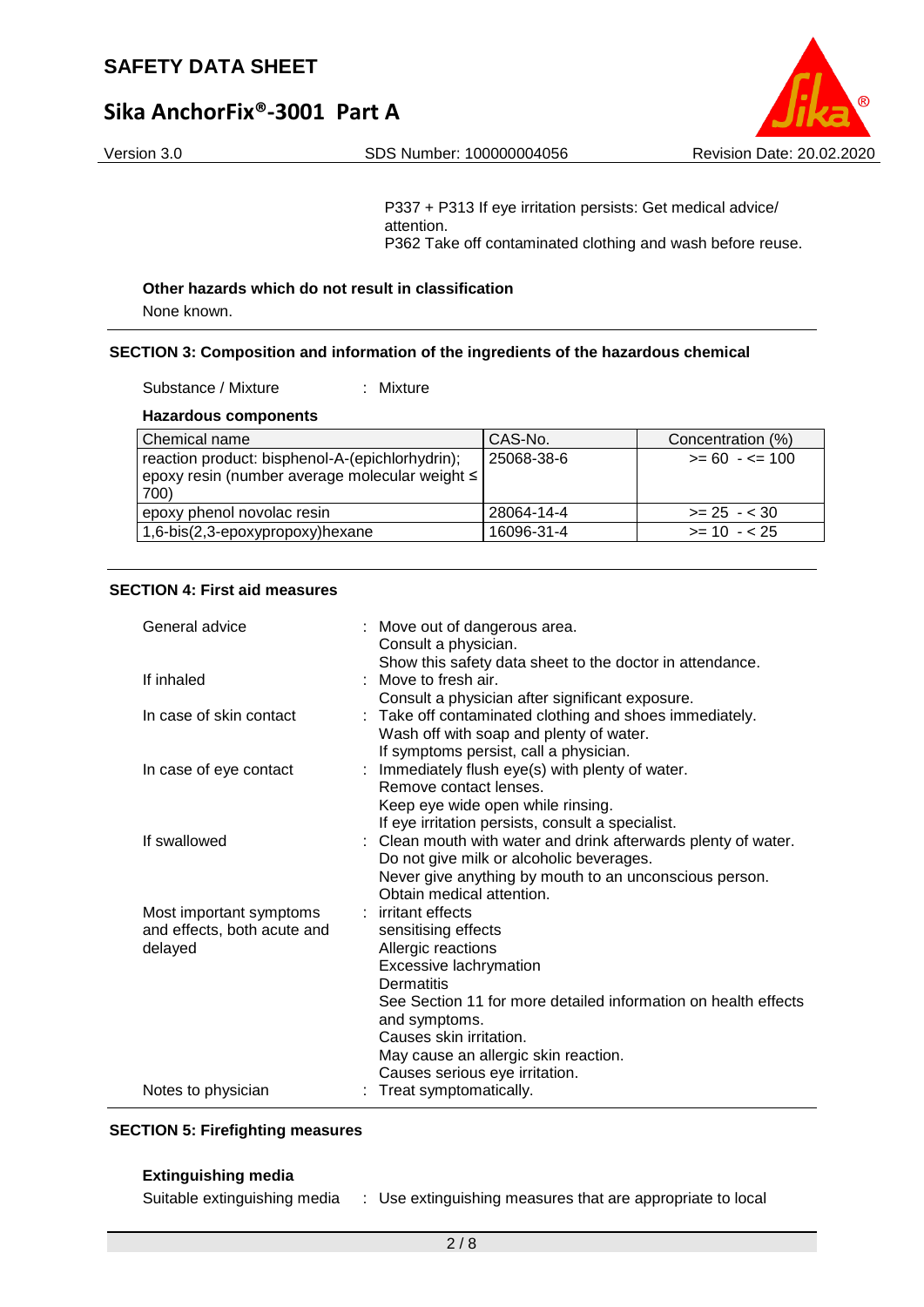

| circumstances and the surrounding environment. |  |
|------------------------------------------------|--|

be disposed of in accordance with local regulations.

## **Physicochemical hazards arising from the chemical**

| Specific hazards during<br>firefighting | : Do not allow run-off from fire fighting to enter drains or water<br>courses.                                                                                          |
|-----------------------------------------|-------------------------------------------------------------------------------------------------------------------------------------------------------------------------|
| Hazardous combustion<br>products        | : No hazardous combustion products are known                                                                                                                            |
|                                         | Special protective equipment and precautions for fire-fighters                                                                                                          |
| for firefighters                        | Special protective equipment : In the event of fire, wear self-contained breathing apparatus.                                                                           |
| Specific extinguishing<br>methods       | : Collect contaminated fire extinguishing water separately. This<br>must not be discharged into drains.<br>Fire residues and contaminated fire extinguishing water must |

### **SECTION 6: Accidental release measures**

| Personal precautions,<br>protective equipment and<br>emergency procedures | : Use personal protective equipment.<br>Deny access to unprotected persons.                                                                                      |
|---------------------------------------------------------------------------|------------------------------------------------------------------------------------------------------------------------------------------------------------------|
| Environmental precautions                                                 | : Do not flush into surface water or sanitary sewer system.<br>If the product contaminates rivers and lakes or drains inform<br>respective authorities.          |
| Methods and materials for<br>containment and cleaning up                  | : Soak up with inert absorbent material (e.g. sand, silica gel,<br>acid binder, universal binder, sawdust).<br>Keep in suitable, closed containers for disposal. |

## **SECTION 7: Handling and storage**

#### **Handling**

| <b>Precautions for safe handling</b>               |                                                                                                                                                                                                                                                                                                                                                                                                                                                                                                                                                                                     |
|----------------------------------------------------|-------------------------------------------------------------------------------------------------------------------------------------------------------------------------------------------------------------------------------------------------------------------------------------------------------------------------------------------------------------------------------------------------------------------------------------------------------------------------------------------------------------------------------------------------------------------------------------|
| Advice on protection against<br>fire and explosion | : Normal measures for preventive fire protection.                                                                                                                                                                                                                                                                                                                                                                                                                                                                                                                                   |
| Advice on safe handling                            | : Do not breathe vapours or spray mist.<br>Avoid exceeding the given occupational exposure limits (see<br>section 8).<br>Do not get in eyes, on skin, or on clothing.<br>For personal protection see section 8.<br>Persons with a history of skin sensitisation problems or<br>asthma, allergies, chronic or recurrent respiratory disease<br>should not be employed in any process in which this mixture is<br>being used.<br>Smoking, eating and drinking should be prohibited in the<br>application area.<br>Follow standard hygiene measures when handling chemical<br>products |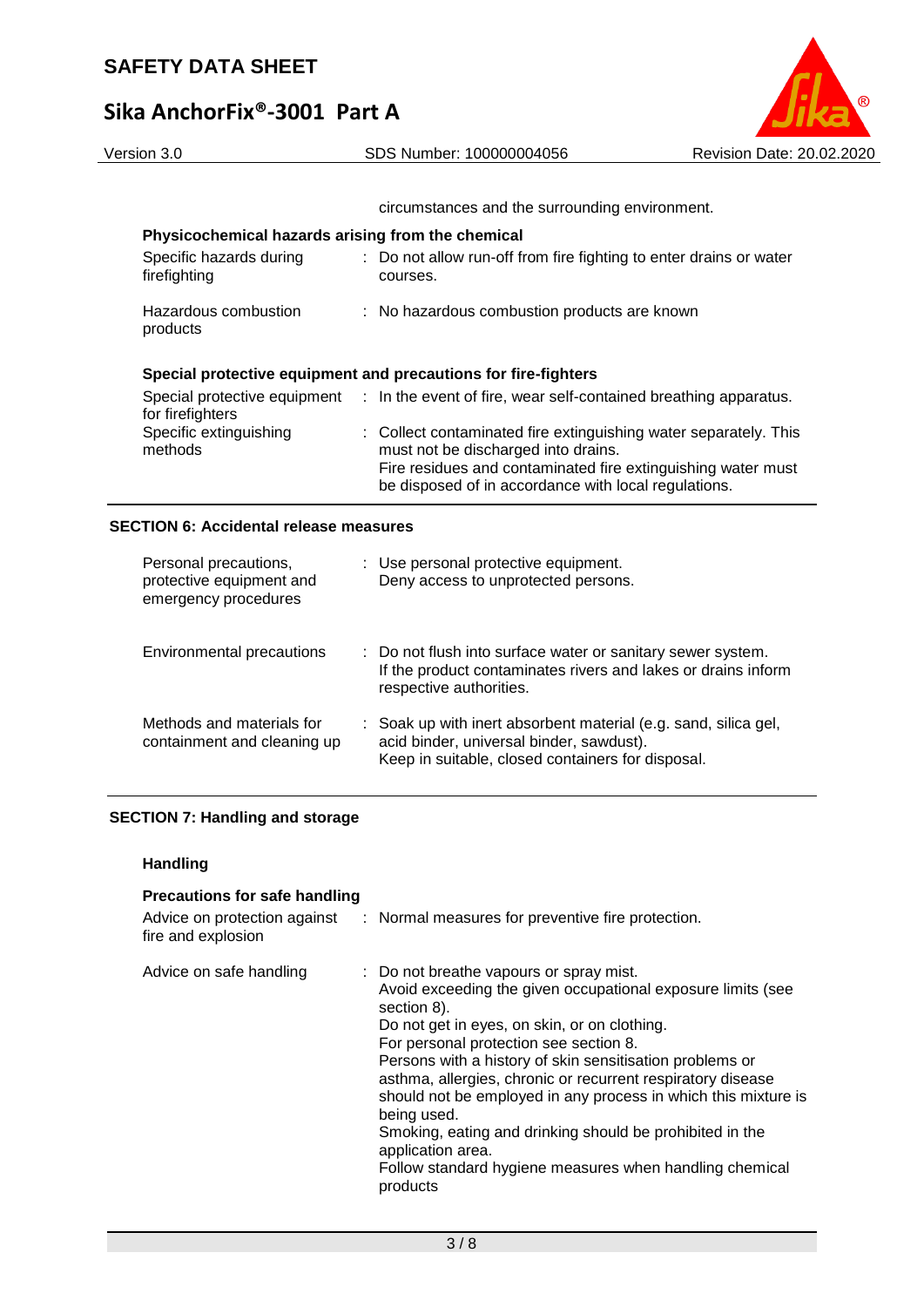# **Sika AnchorFix®-3001 Part A**



### **Storage**

### **Conditions for safe storage, including any incompatibilities**

| Conditions for safe storage | : Keep container tightly closed in a dry and well-ventilated<br>place.<br>Containers which are opened must be carefully resealed and<br>kept upright to prevent leakage.<br>Store in accordance with local regulations. |
|-----------------------------|-------------------------------------------------------------------------------------------------------------------------------------------------------------------------------------------------------------------------|
|-----------------------------|-------------------------------------------------------------------------------------------------------------------------------------------------------------------------------------------------------------------------|

#### **SECTION 8: Exposure controls and personal protection**

#### **Control parameters**

Contains no substances with occupational exposure limit values.

| Individual protection measures, such as personal protective equipment |  |                                                                                                                                                                                                                                                                                                                                                                                                                                                                                 |  |
|-----------------------------------------------------------------------|--|---------------------------------------------------------------------------------------------------------------------------------------------------------------------------------------------------------------------------------------------------------------------------------------------------------------------------------------------------------------------------------------------------------------------------------------------------------------------------------|--|
| Eye/face protection                                                   |  | : Safety eyewear complying with an approved standard should<br>be used when a risk assessment indicates this is necessary.                                                                                                                                                                                                                                                                                                                                                      |  |
| Skin protection                                                       |  | : Choose body protection in relation to its type, to the<br>concentration and amount of dangerous substances, and to<br>the specific work-place.                                                                                                                                                                                                                                                                                                                                |  |
| Hand protection                                                       |  | : Chemical-resistant, impervious gloves complying with an<br>approved standard should be worn at all times when handling<br>chemical products if a risk assessment indicates this is<br>necessary.                                                                                                                                                                                                                                                                              |  |
| Respiratory protection                                                |  | : Use respiratory protection unless adequate local exhaust<br>ventilation is provided or exposure assessment demonstrates<br>that exposures are within recommended exposure guidelines.<br>The filter class for the respirator must be suitable for the<br>maximum expected contaminant concentration<br>(gas/vapour/aerosol/particulates) that may arise when<br>handling the product. If this concentration is exceeded, self-<br>contained breathing apparatus must be used. |  |
| Hygiene measures                                                      |  | : Handle in accordance with good industrial hygiene and safety<br>practice.<br>When using do not eat or drink.<br>When using do not smoke.<br>Wash hands before breaks and at the end of workday.                                                                                                                                                                                                                                                                               |  |

#### **SECTION 9: Physical and chemical properties**

| Appearance<br>Colour<br>Odour<br>Odour Threshold | liquid<br>: off-white, white<br>characteristic<br>:   No data available |
|--------------------------------------------------|-------------------------------------------------------------------------|
| рH<br>Melting point/range / Freezing<br>point    | : Not applicable<br>: No data available                                 |
| Boiling point/boiling range                      | : > 35 °C (> 95 °F)                                                     |
| Flash point                                      | : > 100 °C (212 °F)<br>Method: closed cup                               |
| Evaporation rate                                 | No data available                                                       |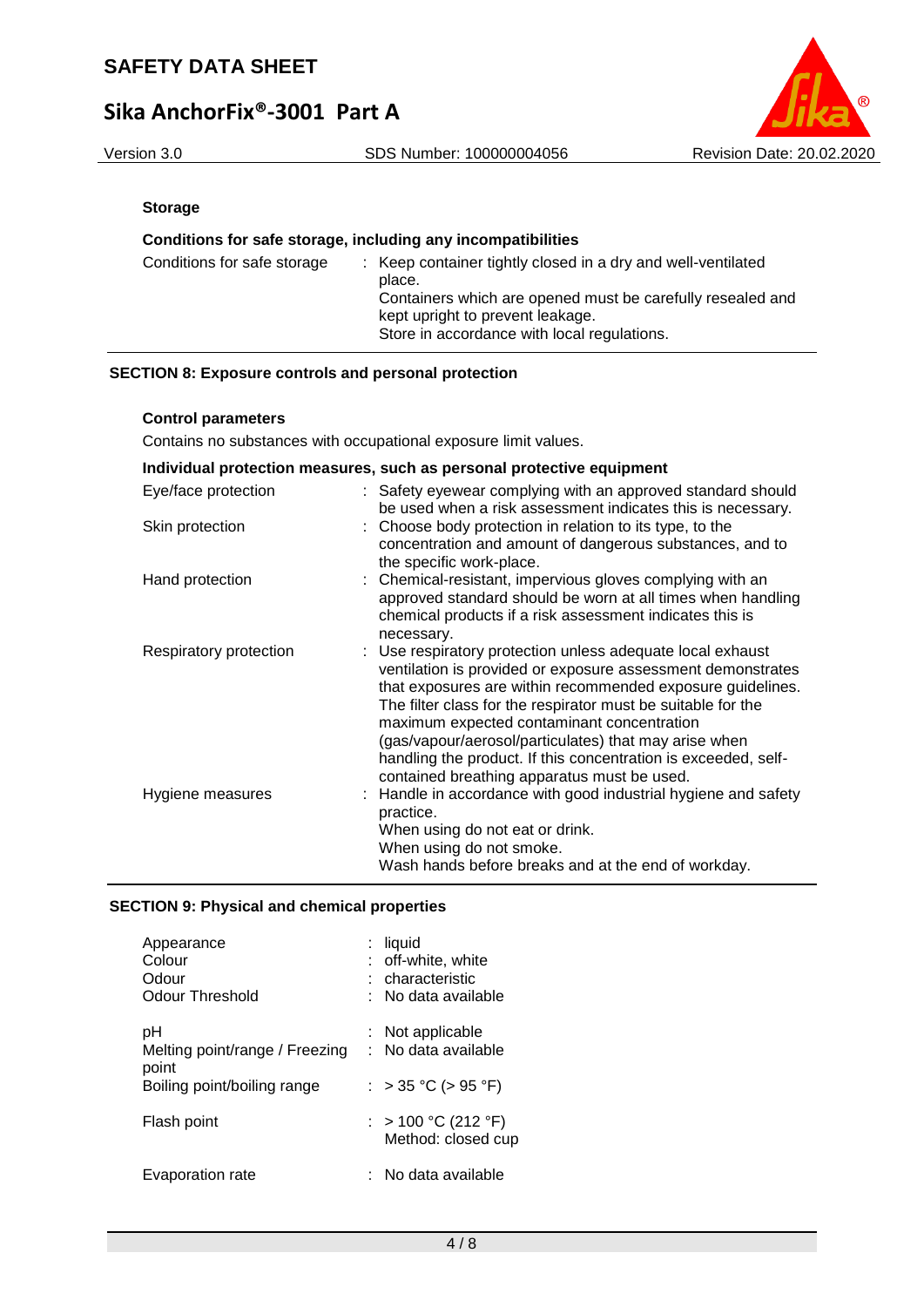# **Sika AnchorFix®-3001 Part A**

| Version 3.0                                | SDS Number: 100000004056            | Revision Date: 20.02.2020 |
|--------------------------------------------|-------------------------------------|---------------------------|
|                                            | : No data available                 |                           |
| Flammability                               |                                     |                           |
| Upper explosion limit                      | No data available<br>÷.             |                           |
| Lower explosion limit                      | No data available                   |                           |
| Vapour pressure                            | : $0.01$ hPa (0.01 mmHg)            |                           |
| Relative vapour density                    | : No data available                 |                           |
| Density                                    | : ca. 1.25 g/cm3 (20 °C (68 °F) ()) |                           |
| Solubility(ies)<br>Water solubility        | insoluble                           |                           |
| Partition coefficient: n-<br>octanol/water | : No data available                 |                           |
| Auto-ignition temperature                  | : No data available                 |                           |
| Decomposition temperature                  | : No data available                 |                           |
| Viscosity                                  |                                     |                           |
| Viscosity, dynamic                         | : No data available                 |                           |
| Viscosity, kinematic                       | : > 20.5 mm2/s (40 °C)              |                           |
| <b>Explosive properties</b>                | No data available<br>÷.             |                           |
| Molecular weight                           | No data available                   |                           |
|                                            |                                     |                           |

## **SECTION 10: Stability and reactivity**

| Reactivity                                          |  | : No dangerous reaction known under conditions of normal use. |  |  |
|-----------------------------------------------------|--|---------------------------------------------------------------|--|--|
| Chemical stability                                  |  | : The product is chemically stable.                           |  |  |
| Possibility of hazardous                            |  | : Stable under recommended storage conditions.                |  |  |
| reactions                                           |  |                                                               |  |  |
| Conditions to avoid                                 |  | : No data available                                           |  |  |
| Incompatible materials                              |  | : No data available                                           |  |  |
| No decomposition if stored and applied as directed. |  |                                                               |  |  |

## **SECTION 11: Toxicological information**

Information on likely routes of : None known. exposure

#### **Acute toxicity**

Not classified based on available information.

## **Components:**

| reaction product: bisphenol-A-(epichlorhydrin); epoxy resin (number average molecular<br>weight $\leq 700$ ): |                                          |  |  |  |
|---------------------------------------------------------------------------------------------------------------|------------------------------------------|--|--|--|
| Acute oral toxicity                                                                                           | : LD50 Oral (Rat): $> 5,000$ mg/kg       |  |  |  |
| Acute dermal toxicity                                                                                         | : LD50 Dermal (Rabbit): $> 20,000$ mg/kg |  |  |  |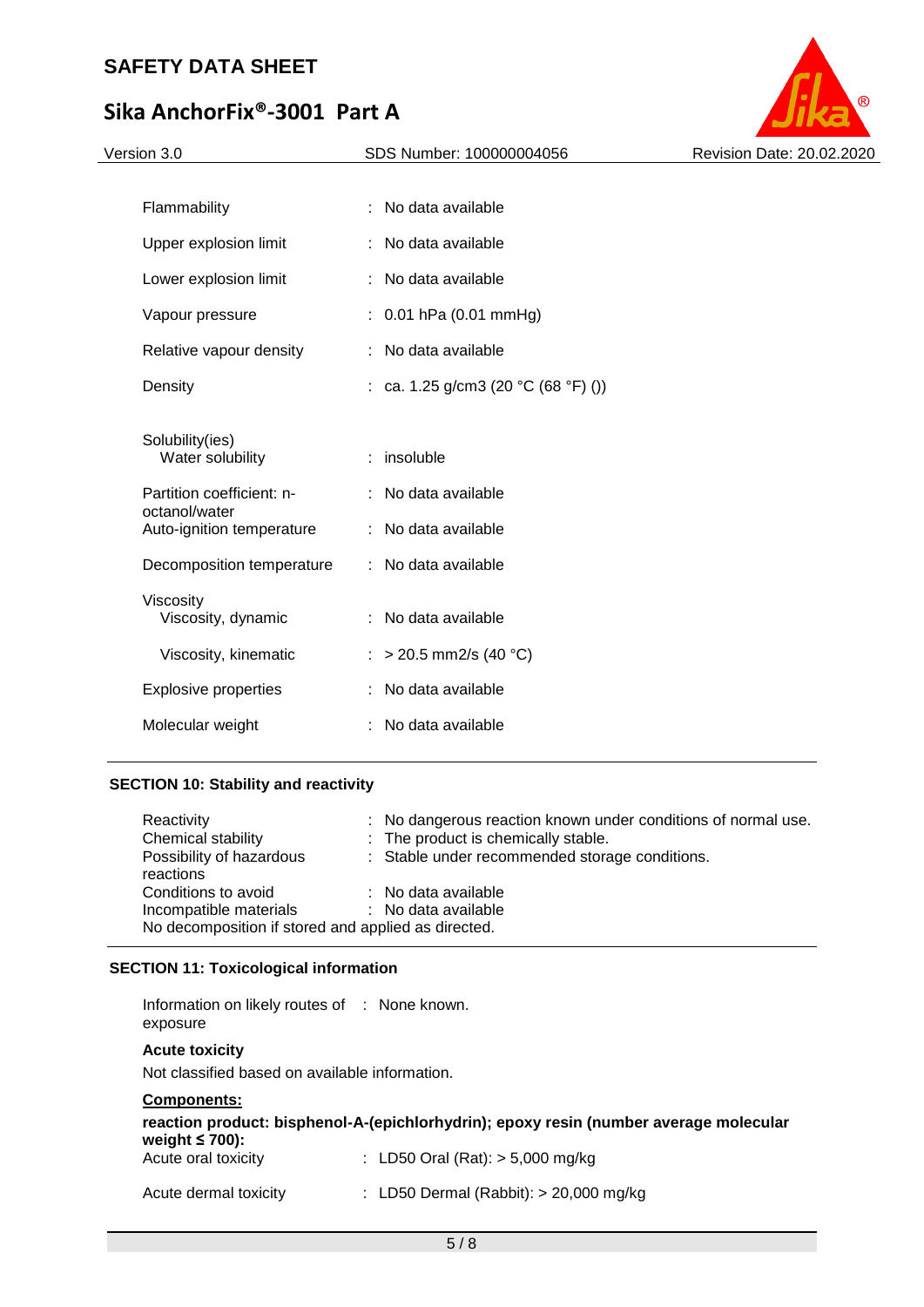# **Sika AnchorFix®-3001 Part A**

#### Version 3.0 SDS Number: 100000004056 Revision Date: 20.02.2020



| epoxy phenol novolac resin:<br>Acute oral toxicity       | : LD50 Oral (Rat): $>$ 5,000 mg/kg                                        |
|----------------------------------------------------------|---------------------------------------------------------------------------|
| 1,6-bis(2,3-epoxypropoxy)hexane:                         |                                                                           |
| Acute oral toxicity                                      | : LD50 Oral (Rat): 2,900 mg/kg                                            |
| Acute dermal toxicity                                    | : LD50 Dermal (Rat): > 2,000 mg/kg                                        |
| <b>Skin corrosion/irritation</b>                         |                                                                           |
| Causes skin irritation.                                  |                                                                           |
| Serious eye damage/eye irritation                        |                                                                           |
| Causes serious eye irritation.                           |                                                                           |
| <b>Respiratory or skin sensitisation</b>                 |                                                                           |
| Skin sensitisation: May cause an allergic skin reaction. | Respiratory sensitisation: Not classified based on available information. |
| <b>Germ cell mutagenicity</b>                            |                                                                           |
| Not classified based on available information.           |                                                                           |
| Carcinogenicity                                          |                                                                           |
| Not classified based on available information.           |                                                                           |
| <b>Reproductive toxicity</b>                             |                                                                           |
| Not classified based on available information.           |                                                                           |
| <b>STOT - single exposure</b>                            |                                                                           |
| Not classified based on available information.           |                                                                           |
| <b>STOT - repeated exposure</b>                          |                                                                           |
| Not classified based on available information.           |                                                                           |
| <b>Aspiration toxicity</b>                               |                                                                           |
| Not classified based on available information.           |                                                                           |
| <b>SECTION 12: Ecological information</b>                |                                                                           |
| <b>Ecotoxicity</b>                                       |                                                                           |
| Components:                                              |                                                                           |
| woight < 700\.                                           | reaction product: bisphenol-A-(epichlorhydrin); epoxy resin (number       |

average molecular **weight ≤ 700):** : LC50 (Oncorhynchus mykiss (rainbow trout)): 2 mg/l Exposure time: 96 h Toxicity to daphnia and other aquatic invertebrates : EC50 (Daphnia magna (Water flea)): 1.8 mg/l Exposure time: 48 h **Persistence and degradability**

No data available

**Bioaccumulative potential**

No data available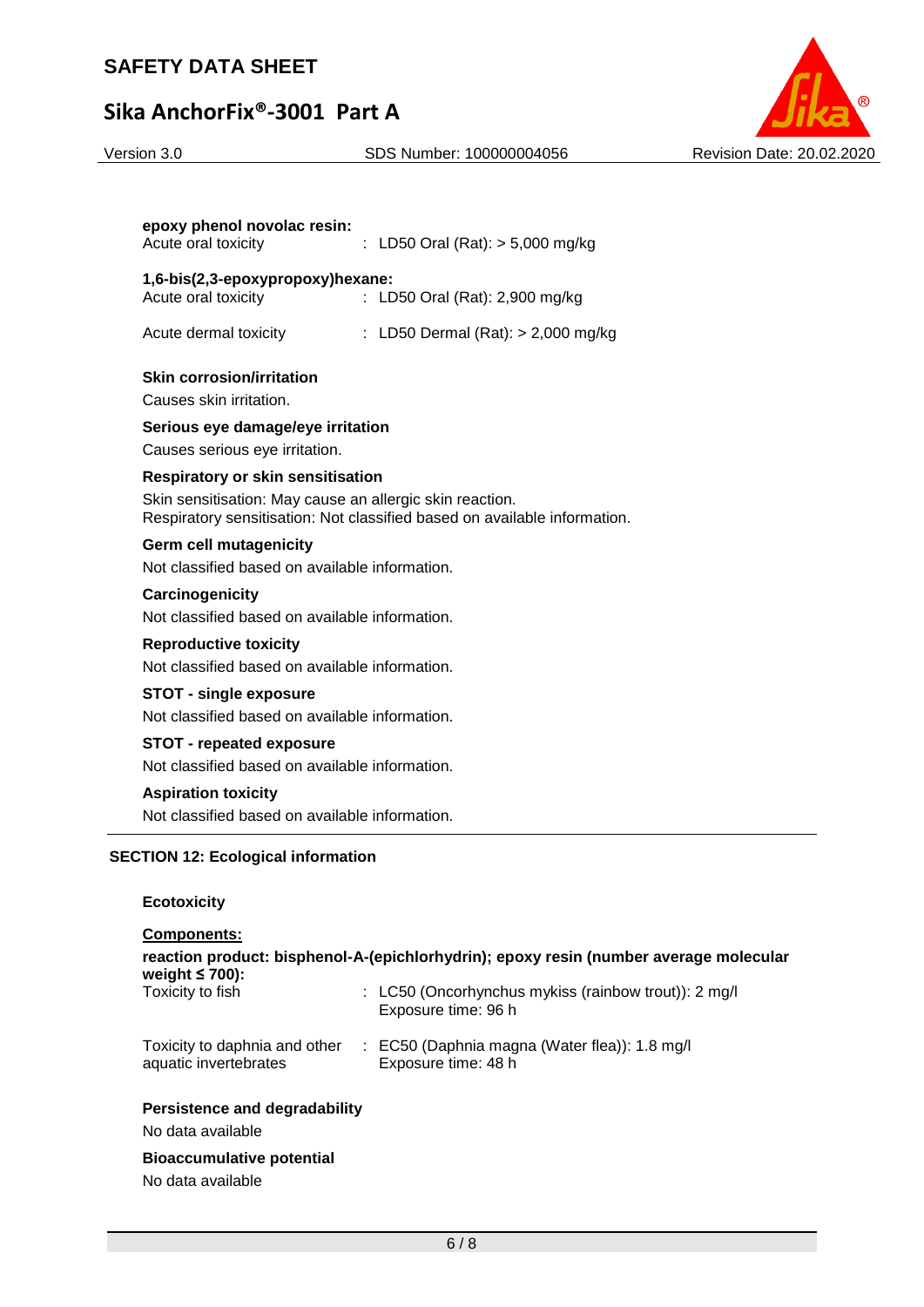

| <b>Mobility in soil</b><br>No data available<br>Other adverse effects |                                                              |
|-----------------------------------------------------------------------|--------------------------------------------------------------|
| <b>Product:</b>                                                       | : An environmental hazard cannot be excluded in the event of |
| Additional ecological                                                 | unprofessional handling or disposal.                         |
| information                                                           | Toxic to aquatic life with long lasting effects.             |

### **SECTION 13: Disposal information**

| <b>Disposal methods</b> |                                                                                    |
|-------------------------|------------------------------------------------------------------------------------|
| Waste from residues     | : The product should not be allowed to enter drains, water<br>courses or the soil. |
|                         | Do not contaminate ponds, waterways or ditches with<br>chemical or used container. |
|                         | Send to a licensed waste management company.                                       |
| Contaminated packaging  | : Empty remaining contents.                                                        |
|                         | Dispose of as unused product.                                                      |
|                         | Do not re-use empty containers.                                                    |

## **SECTION 14: Transport information**

## **International Regulations**

| <b>UNRTDG</b><br>UN number<br>Proper shipping name |   | <b>UN 3082</b><br>ENVIRONMENTALLY HAZARDOUS SUBSTANCE, LIQUID,<br>N.O.S.<br>(epoxy resin) |
|----------------------------------------------------|---|-------------------------------------------------------------------------------------------|
| Class<br>Packing group<br>Labels                   |   | 9<br>Ш<br>9                                                                               |
| <b>IATA-DGR</b>                                    |   |                                                                                           |
| UN/ID No.                                          | t | <b>UN 3082</b>                                                                            |
| Proper shipping name                               |   | Environmentally hazardous substance, liquid, n.o.s.<br>(epoxy resin)                      |
| Class                                              |   | 9                                                                                         |
| Packing group                                      |   | Ш                                                                                         |
| Labels                                             |   | Miscellaneous                                                                             |
| Packing instruction (cargo<br>aircraft)            |   | 964                                                                                       |
| Packing instruction<br>(passenger aircraft)        |   | 964                                                                                       |
| <b>IMDG-Code</b>                                   |   |                                                                                           |
| UN number                                          |   | <b>UN 3082</b>                                                                            |
| Proper shipping name                               |   | ENVIRONMENTALLY HAZARDOUS SUBSTANCE, LIQUID,<br><b>N.O.S.</b><br>(epoxy resin)            |
| Class                                              |   | 9                                                                                         |
| Packing group                                      |   | Ш                                                                                         |
|                                                    |   |                                                                                           |